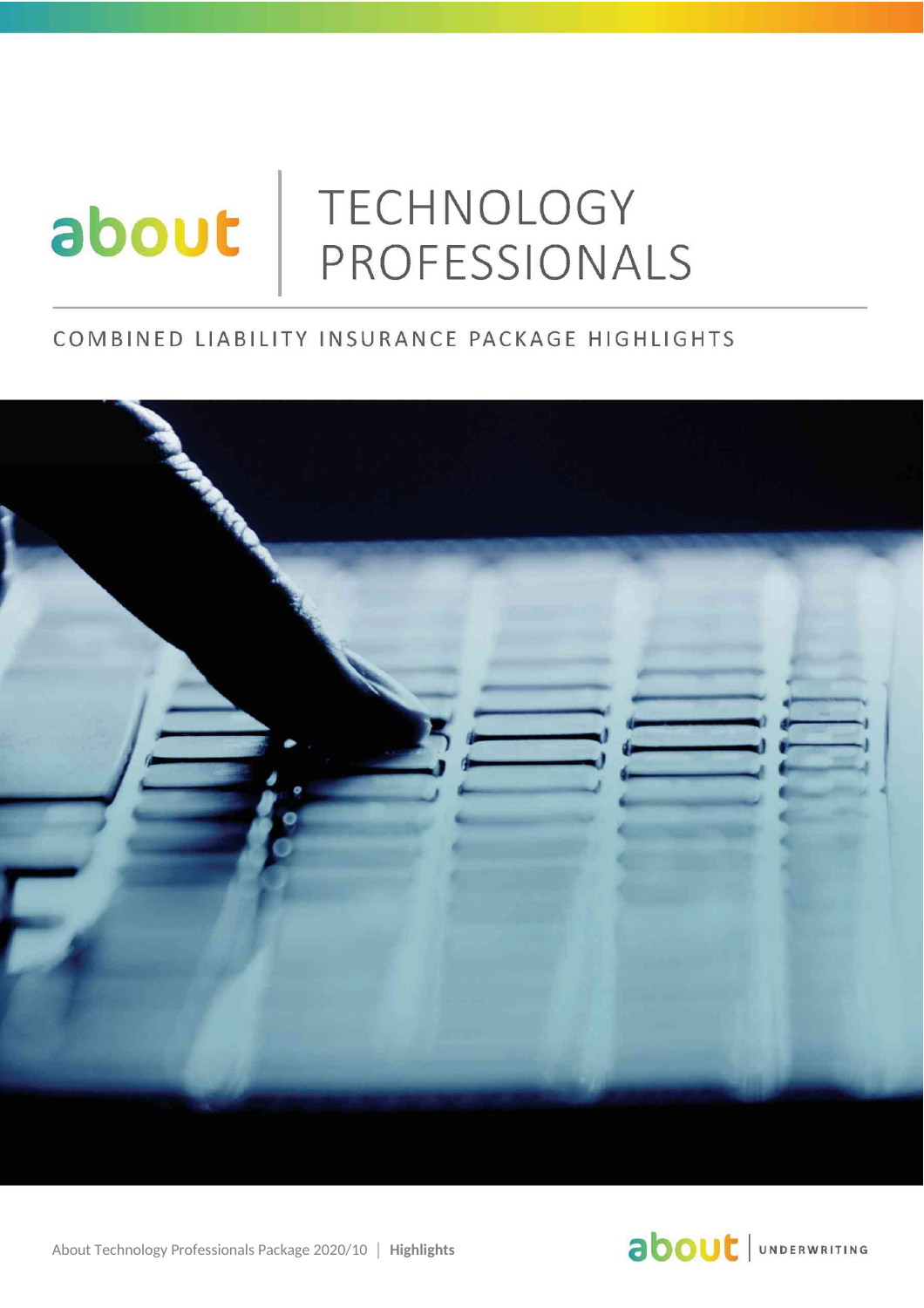# about | TECHNOLOGY PROFESSIONALS

The **about** Technology Professionals combined liability package offers an innovative solution for small selfemployed IT Professionals, through to large Information Technology companies.

The policy provides the benefits of two broad sections in a single package which has been tailored to the specific needs of the Information Technology industry.

The relevant coverage sections include Professional Indemnity and General Liability, which can be taken as a total package solution or alternatively may be taken on a standalone basis.

## **APPETITE**

**about** Technology Professionals combined liability package offers broad coverage and caters for an extensive range of activities including, but not limited to the following:

• **Hardware Installation/Maintenance** • Supply & Sale of Hardware • **Telecommunication and Network Services** • App Development • **Games Development** • Software Development • **Software Installation** • Software Integration • **Payment Processing Systems** • Software Sales • **Website Design** • Consultancy Services • **Application Service Provision** • Data Processing • **General IT Consultancy** • Cloud Services • **Website Hosting** • IT Project Management • **Education and Training** •Internet Service Provision

• Provision of IT Contractors

# **PACKAGE SECTIONS**

**Section 1 - Broadform General & Products Liability**

Limits up to \$20,000,000 any one claim or series of claims, and in the aggregate for Products Liability

#### **Section 2 - Professional Indemnity**

Limits up to \$20,000,000 any one claim and in the aggregate plus reinstatement(s)

## **SECURITY**

**about** Underwriting's specialised products are underwritten by certain underwriters at Lloyd's. Lloyd's is the world's specialist insurance and reinsurance market, bringing together an outstanding concentration of underwriting expertise and talent. Lloyd's enjoys strong financial security supported by excellent ratings. Visit **www.lloyds.com** for more information.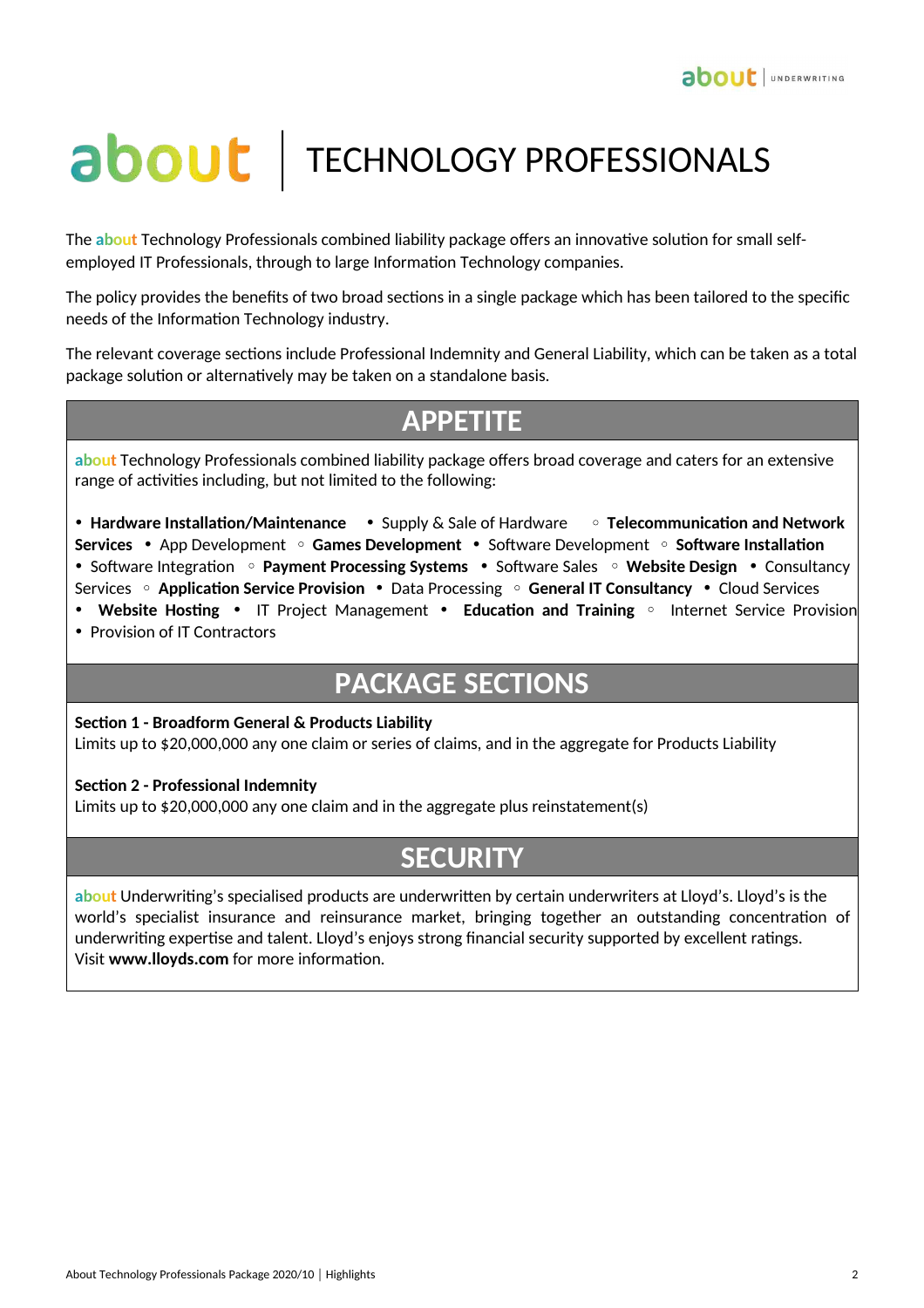| <b>GENERAL &amp; PRODUCTS LIABILITY COVERAGE HIGHLIGHTS</b> |                                                                                                                                                                                                                                                                                                                                                                                                                                                                                                                                           |
|-------------------------------------------------------------|-------------------------------------------------------------------------------------------------------------------------------------------------------------------------------------------------------------------------------------------------------------------------------------------------------------------------------------------------------------------------------------------------------------------------------------------------------------------------------------------------------------------------------------------|
| <b>INSURING CLAUSE</b>                                      | Covers legal liability in respect of personal injury; property damage; and advertising<br>injury                                                                                                                                                                                                                                                                                                                                                                                                                                          |
| <b>AUTOMATIC EXTENSIONS</b>                                 | <b>Supplementary Payments</b> \$250,000 sub-limit for legal costs incurred by the insured at<br>a Coronial Inquest, Inquiry, Royal Commission and/or Government Enquiry arising out<br>of any alleged breach of statutory duty or hearing of a disciplinary nature<br>Claims Preparation Costs and Expenses \$25,000 sub-limit for reasonable professional<br>fees and such other costs and expenses incurred for the preparation of any claim<br>Care, Custody & Control \$250,000 sub-limit<br><b>Limitation of Liability Contracts</b> |
| <b>OPTIONAL EXTENSIONS</b><br><b>AVAILABLE</b>              | North America legal liability in respect of personal injury and/or property damage<br>that arises out of any products exported to North America with the insured's<br>knowledge<br>Contractual Liability can be extended to include liabilities assumed under the<br>contracts specifically designated if required<br>Proportionate Liability coverage is available<br><b>Product Recall Expenses</b>                                                                                                                                     |
| <b>TERRITORIAL LIMITS</b>                                   | Worldwide except North America                                                                                                                                                                                                                                                                                                                                                                                                                                                                                                            |

| <b>PROFESSIONAL INDEMNITY COVERAGE HIGHLIGHTS</b> |                                                                                                                                                                                                                                                                                                                                                                                                                                                                                                                                                                                                                                                                                                                                                                                                                                                                                                                                                                                                                                                                                                                                                                                                                                                                                                                                                                                                                                                                                                 |  |
|---------------------------------------------------|-------------------------------------------------------------------------------------------------------------------------------------------------------------------------------------------------------------------------------------------------------------------------------------------------------------------------------------------------------------------------------------------------------------------------------------------------------------------------------------------------------------------------------------------------------------------------------------------------------------------------------------------------------------------------------------------------------------------------------------------------------------------------------------------------------------------------------------------------------------------------------------------------------------------------------------------------------------------------------------------------------------------------------------------------------------------------------------------------------------------------------------------------------------------------------------------------------------------------------------------------------------------------------------------------------------------------------------------------------------------------------------------------------------------------------------------------------------------------------------------------|--|
| <b>CIVIL LIABILITY INSURING</b><br><b>CLAUSE</b>  | Cover provided under the Insuring Clause, in respect of the conduct of the<br>professional services includes:<br>breach of duty (including a fiduciary duty)<br>breach of privacy or confidentiality<br>$\bullet$<br>breach of warranty of authority committed in good faith<br>$\bullet$<br>unintentional defamation<br>$\bullet$<br>unintentional infringement of any intellectual property rights<br>$\bullet$<br>contraventions of the misleading and deceptive conduct and corresponding<br>$\bullet$<br>consumer protection provisions                                                                                                                                                                                                                                                                                                                                                                                                                                                                                                                                                                                                                                                                                                                                                                                                                                                                                                                                                    |  |
| <b>AUTOMATIC EXTENSIONS</b>                       | Claims Preparation Costs and Expenses \$25,000 sub-limit<br>Civil Compensatory Orders or Civil Penalties \$250,000 in respect of any one claim<br>and \$500,000 in the aggregate<br>Continuous Cover where policy remained with About, allowing for late reported<br>circumstances in certain instances<br>Court Attendance Costs compensation for attending court as a witness in connection<br>with a claim notified<br>Emergency Costs Advancement within 30 days of receipt and approval<br>Estates, Heirs, Legal Representatives and Assigns definition of Insured extended to<br>include under the Policy<br>Extended Notification Period additional 60 days granted for acts or omissions<br>committed prior to expiry of insurance<br>Fraud, Dishonesty or Intentional Acts included<br>Sub-Contractors and Agents cover extended to civil liability against any consultant,<br>sub-contractor or agent under the direct control and supervision of the named<br>insured or any subsidiary<br>Investigation Costs and Expenses \$500,000 sub-limit<br>Joint Ventures insured's joint and individual civil liability arising from the insured's<br>participation in a joint venture<br><b>Licensee Intellectual Property Rights</b><br>Limitation of Liability Contracts cover extended where insured has limited the liability<br>of parties via a contract<br>Loss of Documents \$500,000 sub-limit<br>Mitigation Costs and Expenses \$100,000 sub-limit for direct costs and expenses |  |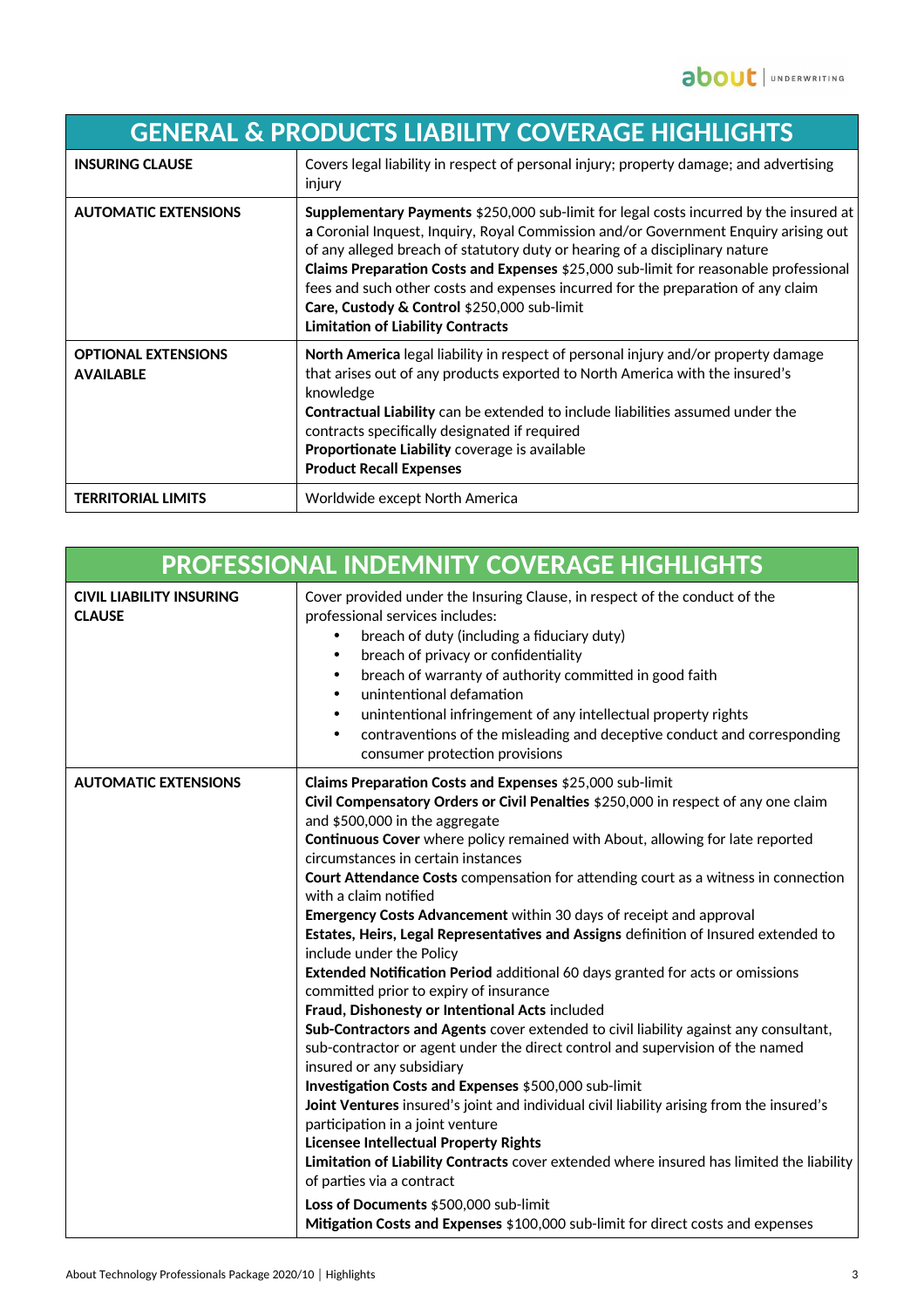| <b>PROFESSIONAL INDEMNITY CONT</b>                    |                                                                                                                                                                                                                                                                                                                                                                                                                                                                                                                                                                                                                                                                                                                                                                                                                                                                                                                                                                                                                        |  |
|-------------------------------------------------------|------------------------------------------------------------------------------------------------------------------------------------------------------------------------------------------------------------------------------------------------------------------------------------------------------------------------------------------------------------------------------------------------------------------------------------------------------------------------------------------------------------------------------------------------------------------------------------------------------------------------------------------------------------------------------------------------------------------------------------------------------------------------------------------------------------------------------------------------------------------------------------------------------------------------------------------------------------------------------------------------------------------------|--|
| <b>AUTOMATIC EXTENSIONS</b><br>CONT                   | Newly Acquired or Created Subsidiaries definition of Insured extended to any<br>subsidiary acquired or created by the named insured for a period of up to 60 days<br>Principal's Indemnity to the extent that it is contractually required of the insured, we<br>will also indemnify any insured's principal for any loss arising out of any claim for civil<br>liability made against such insured's principal resulting from the conduct of on behalf<br>of the insured<br>Public Relations Expenses \$100,000 sub-limit<br>Run-off cover will continue until the expiry date in the event that any insured entity<br>ceases to exist or is subject to an insolvency event<br>Spousal Liability spouse's legal liability for loss is treated as the liability of the insured<br>Vicarious Liability for Consultants, Sub-Contractors and Agents cover for consultants,<br>sub-contractors or agents of the insured for which the insured is legally liable in<br>respect of the conduct of the professional services |  |
| <b>OPTIONAL EXTENSIONS</b><br><b>AVAILABLE</b>        | Contractual Liability cover is available for civil liability arising out of contractual<br>indemnity or hold harmless provisions of designated contracts<br>Fidelity Guarantee up to \$500,000 sub-limit available for loss of money<br>Multi-year Run Off after merger, takeover, sale, winding up of the Insured available<br>in the event of a merger, takeover, sale or winding up<br>Previous Business coverage for the Insured's principals for claims resulting from their<br>work performed at prior business<br>Proportionate Liability cover provided for an Insured having contracted out of the<br>operation of proportionate liability legislation<br>Pre-Acquisition Liability cover can be extended for newly acquired or created<br>subsidiaries                                                                                                                                                                                                                                                       |  |
| <b>TERRITORIAL LIMITS</b>                             | Cover extends to anywhere in the world excluding the USA and Canada                                                                                                                                                                                                                                                                                                                                                                                                                                                                                                                                                                                                                                                                                                                                                                                                                                                                                                                                                    |  |
| <b>JURISDICTION</b>                                   | Cover extends to claims or investigations anywhere in the world excluding the USA<br>and Canada                                                                                                                                                                                                                                                                                                                                                                                                                                                                                                                                                                                                                                                                                                                                                                                                                                                                                                                        |  |
| <b>REINSTATEMENT OF POLICY</b><br><b>LIMIT</b>        | Standard wording provides one (1) reinstatement. Additional reinstatements can be<br>added                                                                                                                                                                                                                                                                                                                                                                                                                                                                                                                                                                                                                                                                                                                                                                                                                                                                                                                             |  |
| <b>COSTS IN ADDITION LIMIT OF</b><br><b>INDEMNITY</b> | The standard limit is Costs Exclusive                                                                                                                                                                                                                                                                                                                                                                                                                                                                                                                                                                                                                                                                                                                                                                                                                                                                                                                                                                                  |  |
| <b>COSTS INCLUSIVE DEDUCTIBLE</b>                     | The standard deductible is Costs Inclusive. Costs Exclusive available upon request                                                                                                                                                                                                                                                                                                                                                                                                                                                                                                                                                                                                                                                                                                                                                                                                                                                                                                                                     |  |
| <b>ADDITIONAL COVERAGES</b><br><b>AVAILABLE</b>       | Extended Continuous Cover subject to certain conditions, continuous cover may be<br>backdated<br>Waiver of Subrogation Extension is available                                                                                                                                                                                                                                                                                                                                                                                                                                                                                                                                                                                                                                                                                                                                                                                                                                                                          |  |